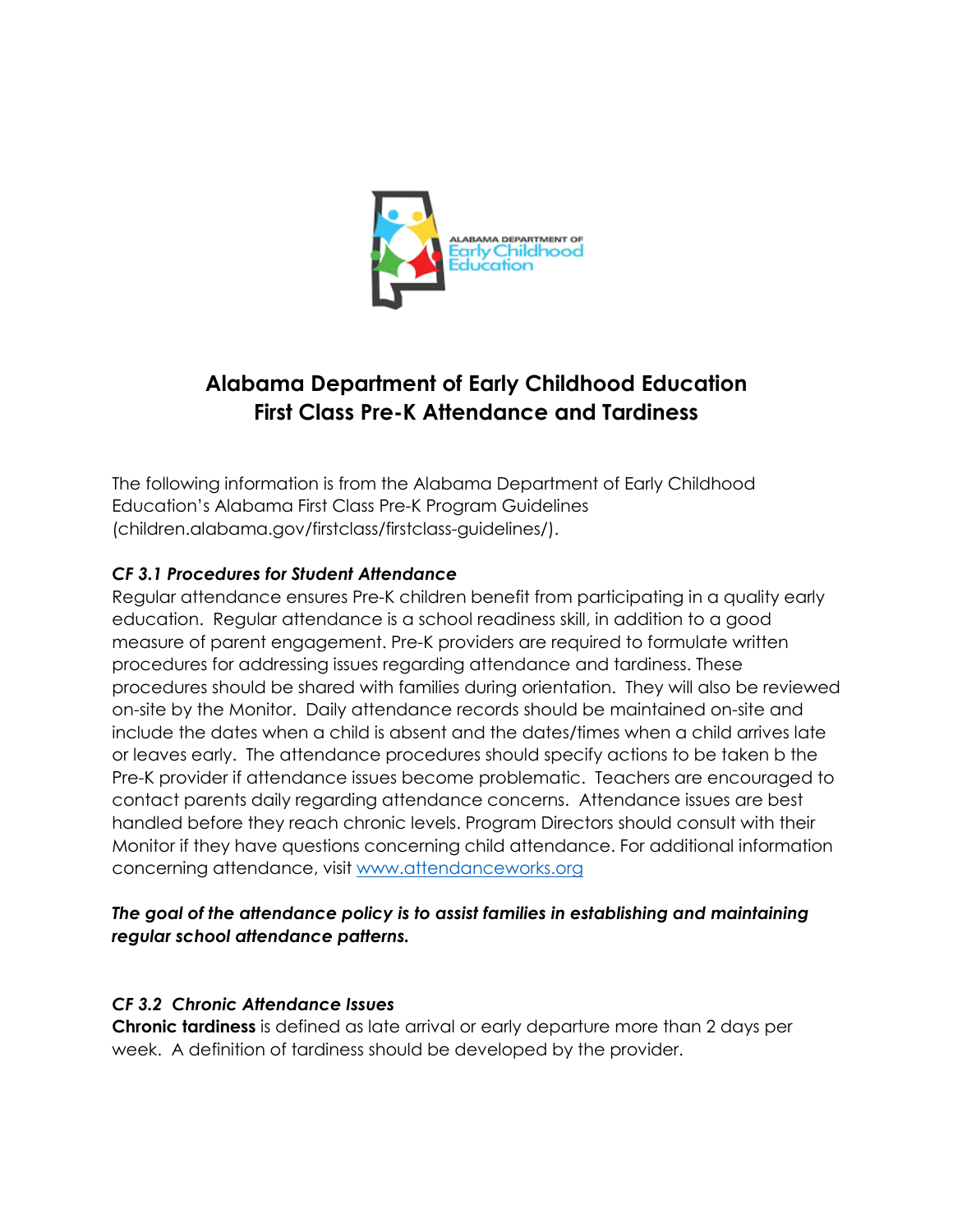**Chronic absenteeism** is defined as missing more than 4 days per month without medical or other reasonable explanation. Chronic tardiness or absenteeism may also be defined by the established regular attendance pattern(s), e.g., if a child is late every Monday or absent every Tuesday or leaves early every Friday.

Providers are required to document efforts to assist parents/guardians of children who do not attend on a regular basis, are routinely late, or routinely leave the program early in improving attendance. A meeting with the parent/guardian should occur to determine the reason(s) for the problem and identify ways to resolve the problem.

This documentation should be shared with your Monitor. The following information should be documented:

- 1. Number of school days so far in the year
- 2. Number of days the child has been absent and/or
- 3. Number of days the child has been tardy
- 4. Information regarding parent conferences to discuss tardiness/or absenteeism and ways that were discussed to increase attendance and/or decrease tardiness.

**Consecutive Absenteeism** is defined as not attending class for 10 consecutive days without a medical or other reasonable explanation. OSR approval "to dismiss after 10 consecutive days of non-attendance" should be requested in writing and sent to the First Class Region Director. The following information should be included in the request.

- 1. Dates the child was absent from the program
- 2. Date teacher/director contacted parents with concerns
- 3. Date of documented parent meeting to discuss the absenteeism (if meeting was held)
- 4. Last date the child attended the program (this will be the dismissal date)

### *The program may only drop the child from the class roll if pre-approval is granted and received, in writing, from the OSR Region Director,*

If the program director has been repeatedly unable to contact a family after the child has missed 10 consecutive days and the parent has not formally withdrawn the child, the program director should notify the Region Director and automatically withdraw the child in ASAP as of the child's last day of attendance, and a new child should be added from the waitlist within 3 school days.

## *CF3.3 Attendance Expectations for Children Receiving Special Education Services*

Occasionally, it will be necessary for children to receive special services outside the Pre-K classroom. They may be provided in other sites in the community such as Head Start centers and elementary schools. It is acceptable for children to be absent from the